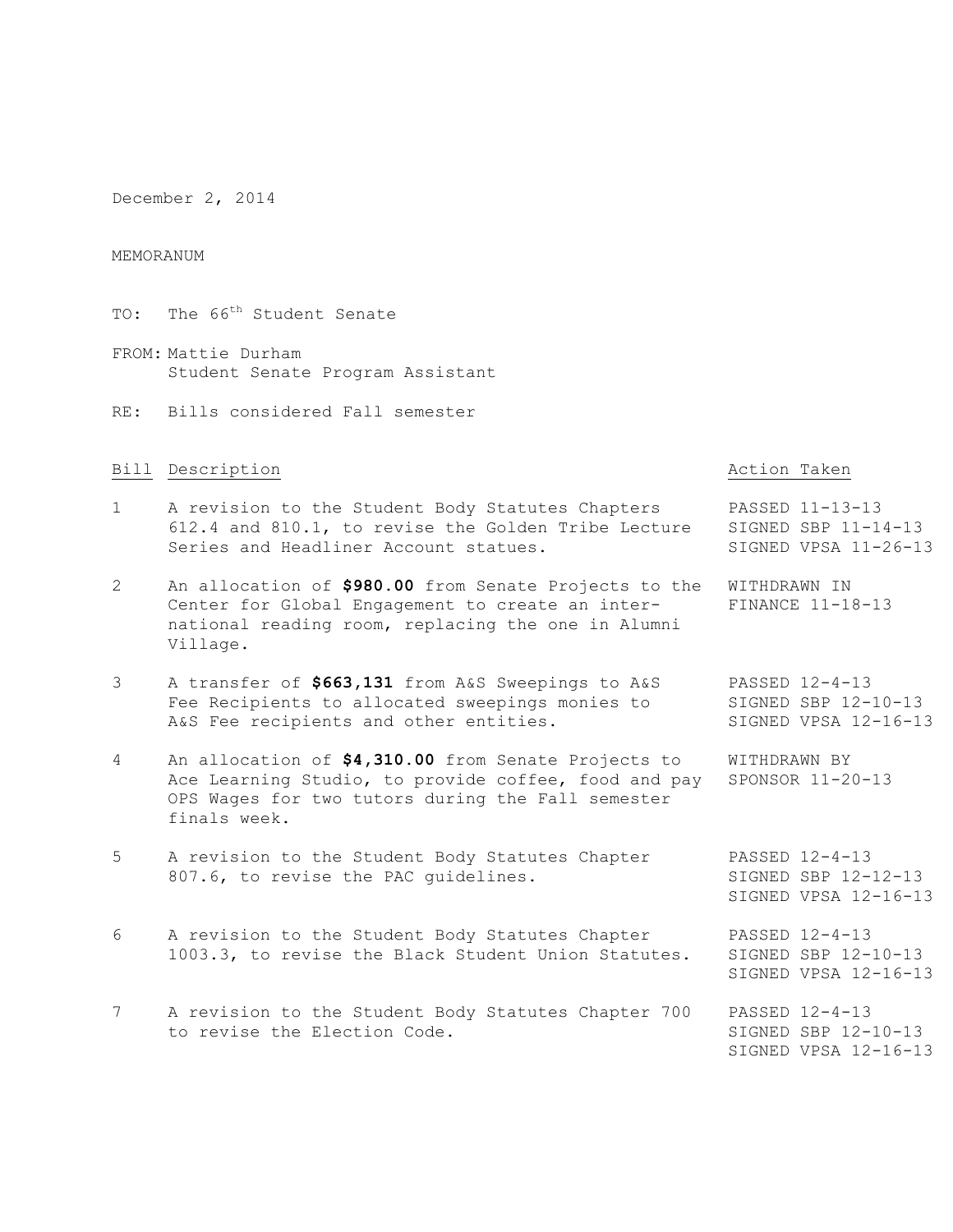## Memorandum

December 15, 2014

| TO:   | The 66 <sup>th</sup> Student                                                                                                                                                                                                                                |                                                        |
|-------|-------------------------------------------------------------------------------------------------------------------------------------------------------------------------------------------------------------------------------------------------------------|--------------------------------------------------------|
| FROM: | Mattie Durham<br>Student Senate Program Assistant                                                                                                                                                                                                           |                                                        |
| RE:   | Resolutions considered Spring, Summer and Fall semesters 2014                                                                                                                                                                                               |                                                        |
| Res.  | Description                                                                                                                                                                                                                                                 | <b>Action Taken</b>                                    |
| 8     | Giving permission to the Asian American Student<br>Union to spend more than \$2,000 for their annual<br>Lunar Banquet on January 30, 2014.                                                                                                                  | <b>PASSED 1-15-14</b>                                  |
| 9     | Mandating that the Spring elections take place on<br>Wednesday, February 26, 2014.                                                                                                                                                                          | <b>PASSED 1-15-14</b>                                  |
| 10    | Supporting any and all efforts on the part of the<br>University to make costs of health insurance premiums<br>more equitable for international students at FSU, and<br>stating that health insurance costs for international<br>students at FSU are unfair. | <b>PASSED 2-5-14</b>                                   |
| 11    | Giving permission to the Office of Servant Leadership<br>to spend more than \$2,000 for the TEDxFSU conference<br>at the Turnbull Conference Center.                                                                                                        | <b>WITHDRAWN BY</b><br><b>SPONSORS</b><br>$2 - 5 - 14$ |
| 12    | Approving the Academic Honor Policy changes submitted<br>by the Academic Honor Policy committee, made up of<br>faculty and students.                                                                                                                        | <b>PASSED 2-5-14</b>                                   |
| 13    | Supporting any legal measure that would allow<br>Undocumented students to benefit from in-state<br>tuition rates, including Florida Senate Bill 300 and<br>Florida House Bill 275.                                                                          | <b>PASSED 2-5-14</b>                                   |
| 14    | Supporting the reauthorization of the Higher<br>Education Act with greater consideration given to the<br>needs of the graduate and undergraduate students.                                                                                                  | <b>PASSED 2-12-14</b>                                  |
| 15    | Amending the Rules of Procedure, Rules 11.10 and<br>12.15, to place "people-first" in these sections.                                                                                                                                                       | <b>PASSED 2-19-14</b>                                  |
| 16    | Amending the Rules of Procedure Rules 10.07, 10.08,<br>and 11.06, to amend these rules.                                                                                                                                                                     | PASSED 2-19-14                                         |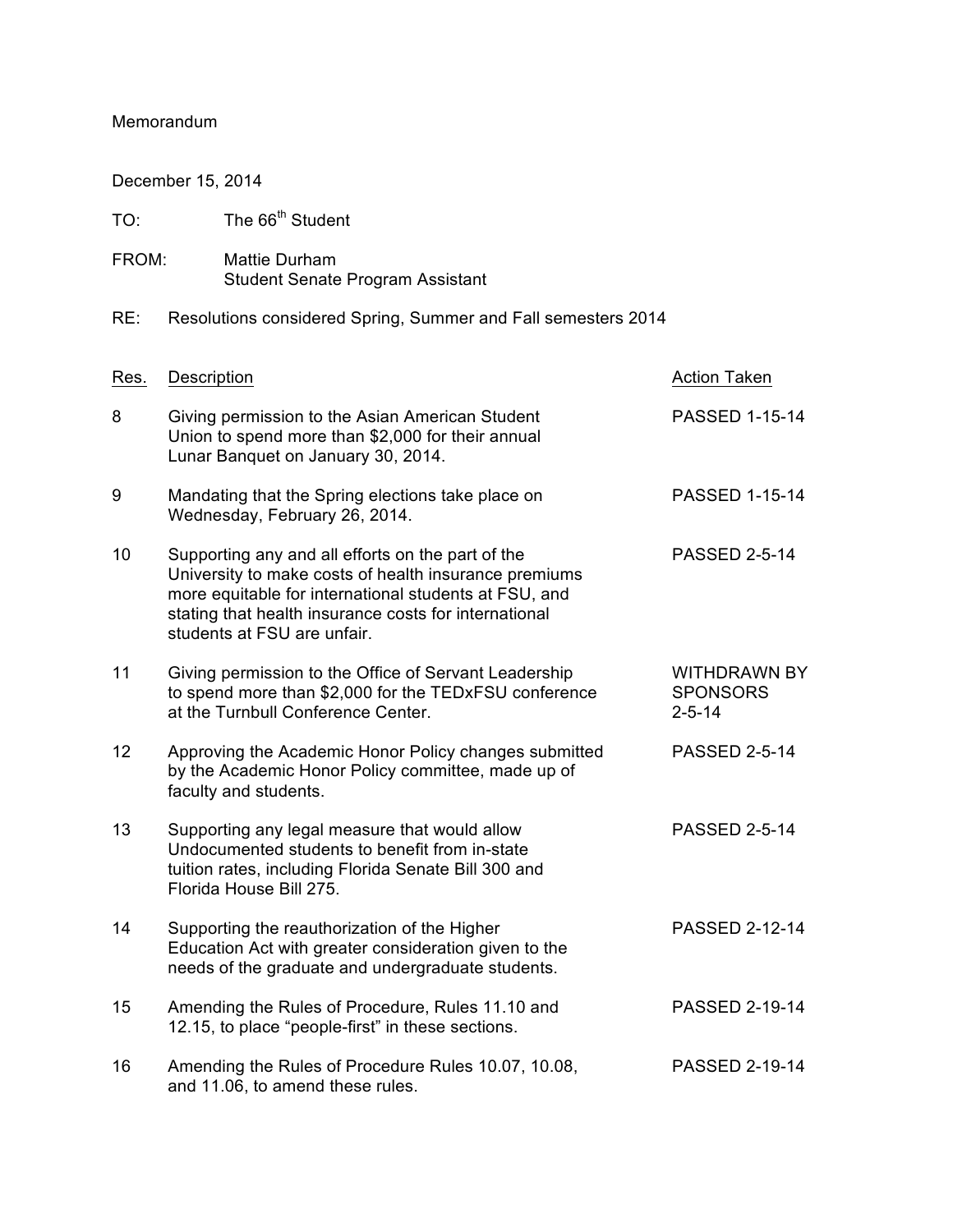Memorandum Page 2 December 15, 2014

| Res. | Description                                                                                                                                                               | <b>Action Taken</b>                      |
|------|---------------------------------------------------------------------------------------------------------------------------------------------------------------------------|------------------------------------------|
| 17   | Calling on Governor Rick Scott and the Florida<br>Legislature to reinstate early voting for at least<br>14 days.                                                          | <b>PASSED 2-26-14</b>                    |
| 18   | Commending and thanking President Eric Barron for<br>his service to the university and especially the<br>Students.                                                        | PASSED 3-26-14                           |
| 19   | Standing for the use of civility and embracing the<br>theme "Uphold the Garnet and Gold," in an effort to<br>honor the values of Florida State University.                | <b>PASSED 3-5-14</b>                     |
| 20   | Giving permission to WVFS and the Pride Student Union<br>to hold their event, The V89 Equinox II, a dance<br>party, at Club Rehab.                                        | <b>PASSED 3-5-14</b>                     |
| 21   | Amending the Rules of Procedure Rule 6.33, to<br>make sure that committee chairs call meetings when<br>bills or resolutions are referred to their committee.              | <b>PASSED 3-19-14</b>                    |
| 22   | Amending the Rules of Procedure Rules 5.04 and 7.04<br>to make sure the Internal Affairs Committee knows their<br>duties and renaming the Senate Page to Senate<br>Clerk. | PASSED 3-19-14                           |
| 23   | Commending former Governor Reubin Askew for his<br>dedication and passion for the State of Florida and<br>for Florida State University.                                   | PASSED 3-26-14                           |
| 24   | Creating and administering a survey to at least 25%<br>Of the student population to assess student's view<br>Of SGA.                                                      | <b>WITHDRAWN BY</b><br>SPONSORED 3-19-14 |
| 25   | Giving permission to HLSU to have their end of the<br>year Gala at Mission San Luis, on Friday, April 18,<br>2014                                                         | PASSED 3-26-14                           |
| 26   | Giving permission to the Asian American Student<br>Union to spend more than \$2,000 to bring Mike Song<br>to FSU to perform.                                              | PASSED 3-26-14                           |
| 27   | Giving permission to the Asian American Student<br>Union to have their event, Undoukai, off campus on<br>Sunday, April 6, 2014 at Tom Brown Park.                         | PASSED 3-26-14                           |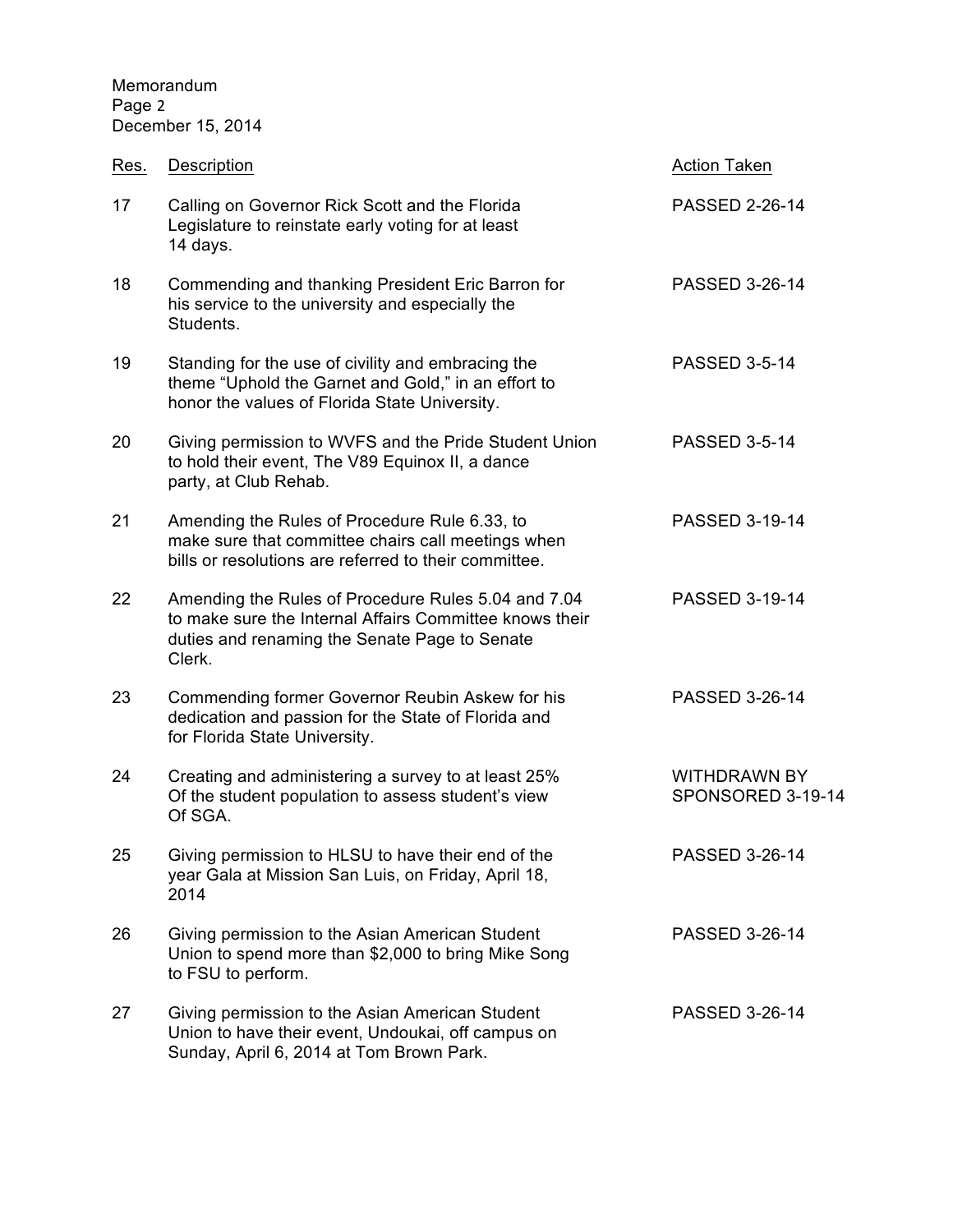# Memorandum Page 3 December 15, 2014

\$2,000 for this event.

| Res. | Description                                                                                                                                                                   | <b>Action Taken</b>                                      |
|------|-------------------------------------------------------------------------------------------------------------------------------------------------------------------------------|----------------------------------------------------------|
| 28   | Giving permission to the Asian American Student<br>Union to spend over \$2,000 to bring Miss America<br>Nina Davuluri to speak at their closing ceremonies.                   | PASSED 3-26-14                                           |
| 29   | Giving the Black Student Union permission to spend<br>more than \$2,000 for their concert and have the<br>concert off campus at the Moon.                                     | <b>PASSED 4-2-14</b>                                     |
| 30   | Discontent with the FSU new logo.                                                                                                                                             | <b>FAILED IN</b><br>COMMITTEE 4-8-14                     |
| 31   | Supporting the efforts of the United Faculty of<br>Florida-Florida State University to eliminate student<br>Fees for Graduate Assistants.                                     | PASSED 4-16-14                                           |
| 32   | Amending the Rules of Procedure Rule 6.04.                                                                                                                                    | PASSED 4-16-14                                           |
| 33   | Censuring Student Senator Martin Munoz.                                                                                                                                       | FAILED. YES-22<br>NO-15, AB-10.<br><b>NOT TWO THIRDS</b> |
| 34   | Amending the Rules of Procedure Rule 1.05. (the<br>resolution was divided and section 9.06, was made<br>into another resolution.                                              | <b>PASSED 416-14</b>                                     |
| 35   | Amending the Rules of Procedure in its entirety.                                                                                                                              | PASSED 4-23-14                                           |
| 36   | Supporting the Honors, Scholars and Fellows House<br>in organizing an academic involvement.                                                                                   | PASSED 4-23-14                                           |
| 37   | Asking that the joint FAMU and FSU College of<br>Engineering program not be separated.                                                                                        | FAILED. YES-19<br>NO-25, AB-0<br><b>NOT TWO THIRDS</b>   |
| 38   | Amending the Rules of Procedure Rule 9.06.                                                                                                                                    | <b>REFERRED TO</b><br><b>RULES AND</b><br>CALENDAR.      |
| 39   | Granting permission to WVFS V89 and Pride Student Union<br>to have their event, V89 Summer Throwdown IV, off campus<br>at Pug Mahone's Live and permission to spend more than | <b>PASSED 5-21-14</b>                                    |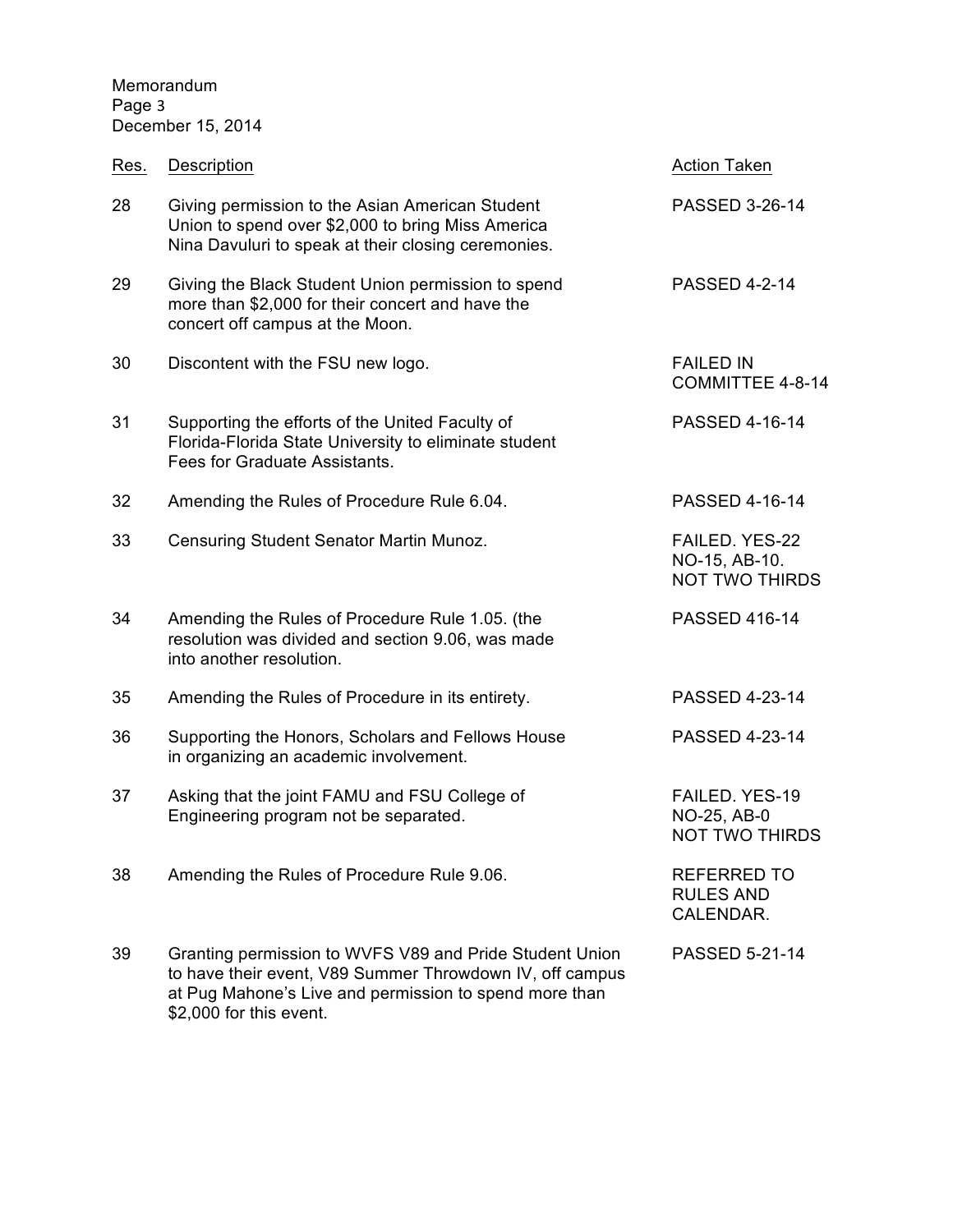| Res. | Description                                                                                                                                                                                                                                                                                                                                                                                 | <b>Action Taken</b>                   |
|------|---------------------------------------------------------------------------------------------------------------------------------------------------------------------------------------------------------------------------------------------------------------------------------------------------------------------------------------------------------------------------------------------|---------------------------------------|
| 40   | Disapproving the structure of the Presidential Search<br>Committee; asking the one third of the committee be<br>students; asking that the process is carried out with<br>utmost transparency; make the search process accountable<br>to the public, respectful to students and forward three<br>candidates, one of which must have significant academic<br>and higher education experience. | PASSED 6-11-14                        |
| 41   | Giving permission to the SGA Accounting Office to<br>reimburse Engineers Without Borders for the amount that<br>was previously approved by the Student Senate to go on a<br>trip to Panama to work with that county on getting clean<br>drinking water.                                                                                                                                     | PASSED 6-11-14                        |
| 42   | Commending former FSU President J. Stanley Marshall for<br>Activism, passion and leadership while president of<br>Florida State University.                                                                                                                                                                                                                                                 | <b>PASSED 7-9-14</b>                  |
| 43   | Giving permission to the Hispanic Latino Student Union to<br>have their event, Summer Solstice, off campus on Saturday,<br>July 19, from 1-5 p.m. at Osceola Apartments.                                                                                                                                                                                                                    | PASSED 6-25-14                        |
| 44   | Impeaching Student Body President Stefano Cavallaro for<br>malfeasance.                                                                                                                                                                                                                                                                                                                     | <b>WITHDRAWN BY</b><br>SPONSOR 7-9-14 |
| 45   | Giving permission to the Hispanic Latino Student Union<br>to spend more than \$3,000 to bring a speaker, Andres Lara,<br>to speak at FSU on, Thursday, September 25, 2014.                                                                                                                                                                                                                  | PASSED 7-23-14                        |
| 46   | Stating that the SGA Fall elections shall take place<br>on Wednesday, October 15, 2014 and appropriating the<br>number of seats for each division.                                                                                                                                                                                                                                          | <b>PASSED 9-3-14</b>                  |
| 47   | Asking that the student forums held for candidates<br>be held at a time most beneficial to the greatest<br>amount of students, preferably in the late afternoon.                                                                                                                                                                                                                            | <b>PASSED 9-3-14</b>                  |
| 48   | Giving permission to the Black Student Union to hold<br>their event, Bridging the Gap Pep Rally, off campus<br>at Cascades Park.                                                                                                                                                                                                                                                            | <b>PASSED 9-10-14</b>                 |
| 49   | Amending the Rules of Procedure Rule 10.04.                                                                                                                                                                                                                                                                                                                                                 | <b>PASSED 9-10-14</b>                 |
| 50   | Supporting the efforts of the United Faculty -<br>Florida Sate University - Graduate Assistants United<br>to nullify proposed restrictions on outside                                                                                                                                                                                                                                       | <b>PASSED 9-8-14</b>                  |